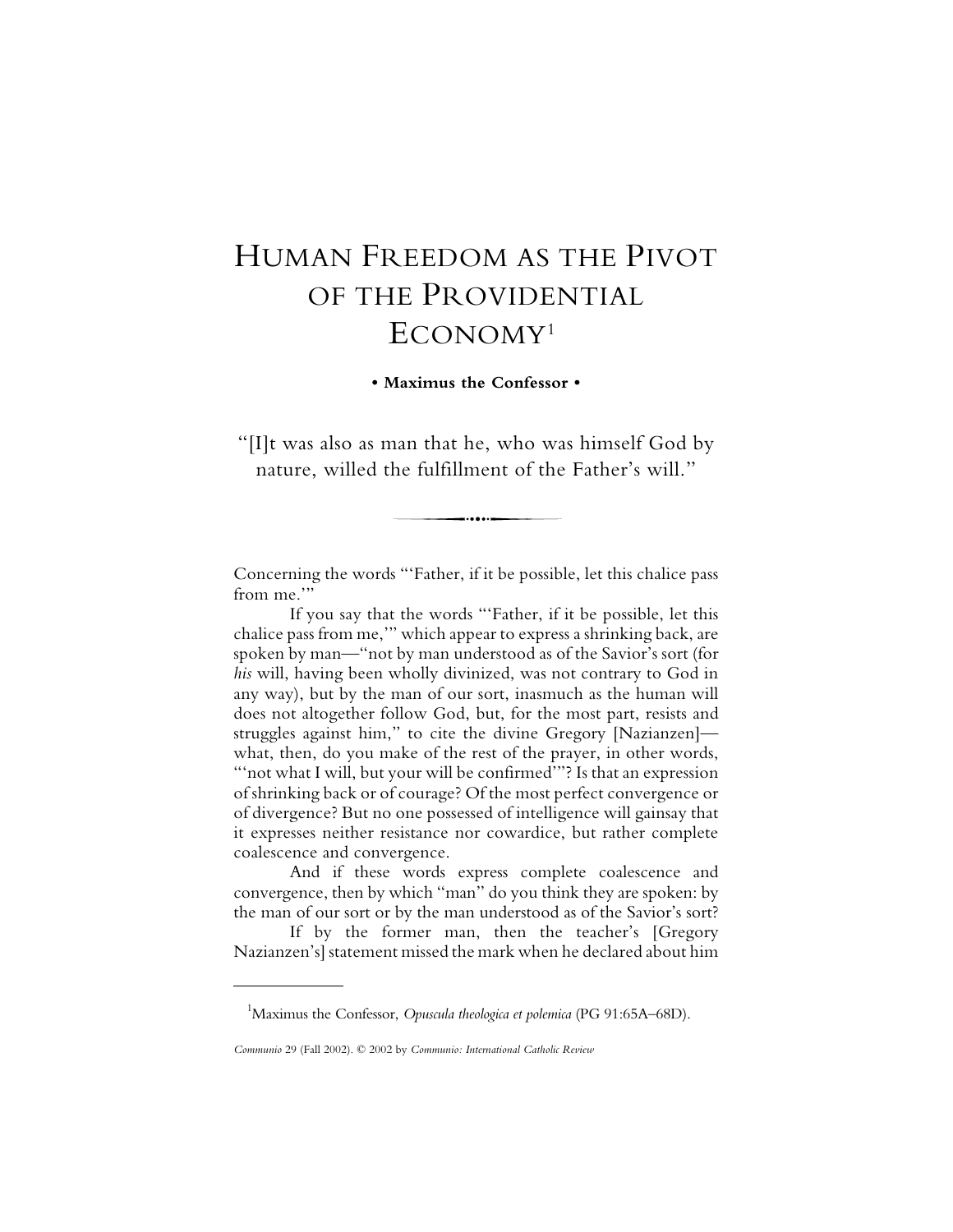## 604 *Maximus the Confessor*

"inasmuch as the human will does not altogether follow God, but, for the most part, resists and struggles against him." For if it follows, then it does not resist, and if it resists, then it does not follow. The two things are contraries, so that one is removed by, and gives way to, the other.

If, on the other hand, you say that the words "'not what I will, but your will be confirmed'" were spoken, not by the man of our sort, but by the man understood as of the Savior's sort, you have confessed the perfect convergence of the [Lord's] human will in relation to the divine, paternal will, which is also his, and you have asserted that he who is double in nature has two natural wills and two natural operations, inasmuch as, lacking the slightest contrariety in either of them, he maintains the natural difference of everything from which, in which, and of which he himself was by nature.

Now, if, boxed in by these arguments, you should attempt to escape by saying that the words "'not what I will, but your will be confirmed'" pertain neither to the man of our sort nor to the man understood as of the Savior's sort, but express a denial referring to the eternal divinity of the Only-begotten, a denial that rules out his willing anything on his own apart from the Father, then you must refer the object he wills—the deprecation of the chalice—to the same eternal divinity. For, even if you should say that the denial removes his willing anything on his own, it still does not do away with the object he wills. You cannot extend the denial to *both* the Only-begotten's willing anything on his own apart from the Father *and* to the object he wills. As a result, the volition of the will that Father and Son share will turn out to be the removal of the object that God wills, namely, our salvation. Yet *that* [salvation] is the object of his will by nature. But if it is not possible to extend the denial to both things, it is obvious that, if you apply it to the [Onlybegotten's] willing anything on his own, as a way of establishing the commonality of will [between him and the Father], you nonetheless do not thereby remove the object he wills, namely, the deprecation of the chalice. Rather, you will impute it to the common, eternal divinity [of Father and Son], to which you have also referred the denial [of any independent willing on the Son's part].

If, however, it is blasphemous even to entertain this notion, then clearly the denial in this passage, namely, the words "not what I will," does away with any sort of contrariety, but brings home how the Savior's human will coalesced with the divine, paternal will that was also his, inasmuch as the whole Logos was embodied in the